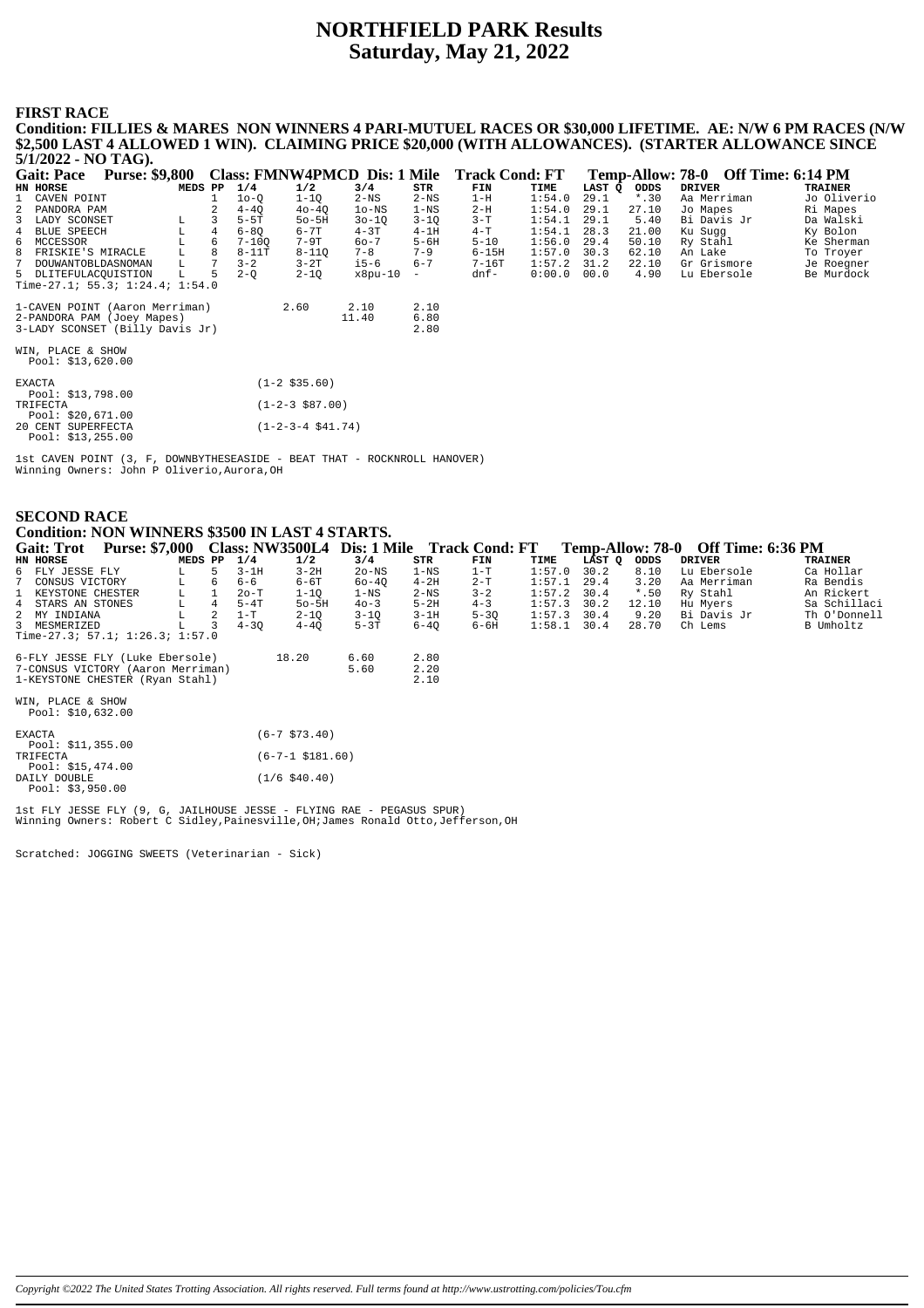#### **THIRD RACE** Condition: FILLIES & MARES NON WINNERS 2 PARI-MUTUEL RACES OR \$20,000 LIFETIME. AE: N/W 3 PM RACES OR \$30,000 LIFETIME. CLAIMING PRICE \$15,000 (WITH ALLOWANCES). (STARTER ALLOWANCE SINCE 5/1/2022 - NO TAG). Temp-Allow: 72-1 Off Time: 8:09 PM<br>LAST Q ODDS DRIVER TRAINER Gait: Pace Purse: \$8,800 Class: FMNW2PMCD Dis: 1 Mile Track Cond: SY LAST Q MEDS PP  $\frac{1}{4}$  $1/2$  $3/4$ **FIN** ODDS HN HORSE  $STR$ TIME  $4-4Q$ <br> $3-2T$ Jo Hope  $\begin{array}{c} 6 \\ 5 \end{array}$ SOUTHWIND MOLLY  $\mathbf{L}$  $\overline{4}$  $4 - 3$  $30 - 20$  $2-T$  $1 - 10$  $1:54.3$  $28.3$  $5.90$ Ch Lems MY THREE T'S<br>MY THREE T'S<br>ROSE RIIN XANDRIA  $\overline{3}$  $2 - 10$ <br> $1 - 10$  $2-1H$ <br> $1-1H$  $3 - 1Q$ <br> $1 - T$  $2-10$ <br> $3-10$  $29.0$  $3.20$  $1:54.4$ Aa Merriman La Merriman  $\mathcal{L}$  $\Omega$  $10 - 1$  $1:54A$  $291$  $*$  00 Bi Davis Jr Co Deyermand  $\frac{2}{7}$  $4 - 2H$ SIDECHICKNAMEDNICK  $\overline{5}$  $5 - 6$  $5 - 4Q$  $4 - 4Q$  $4 - 2$  $1:55.0$  $28.3$  $3.20$ Gr Grismore Be Clegg **BETTORBYTHESEASIDE**  $\overline{1}$  $2 - 1$  $30 - 2H$  $50 - 50$  $5 - RH$  $5 - 200$  $1:58.3$  $320$  $9.30$ Ry Stahl  $Me$   $0'$  Donnell  $\overline{1}$  $\frac{1}{2}$  me-27.3; 56.3; 1:25.3; 1:54.3  $2.20$ <br> $2.10$ -SOUTHWIND MOLLY (Christopher Lems) 13.80 5.80 5-MY THREE T'S (Aaron Merriman) 3.80 2-ROSE RUN XANDRIA (Billy Davis Jr)  $2.10$ WIN, PLACE & SHOW Pool: \$24,393.00 EXACTA  $(6 - 5, 541, 00)$ Pool: \$14,771.00

1st SOUTHWIND MOLLY (3, F, ALWAYS B MIKI - GOT THE MUNCHIES - CAMLUCK)<br>Winning Owners: Racing To Win Stable, Chittenango, NY

Scratched: BLOCK WATCH (Veterinarian - Sick), TOOTSIES DREAMHILL (Veterinarian - Sick)

 $(6-5-2832)$  $(6 - 5 - 2 - 7 \ $17.08)$ 

#### **FOURTH RACE**

POU: \$14,771.00<br>TRIFECTA<br>Pool: \$15,601.00<br>20 CENT SUPERFECTA<br>Pool: \$8,813.00

Condition: FILLIES & MARES NON WINNERS 1 PARI-MUTUEL RACE OR \$10,000 LIFETIME. AE: NW 2 PM RACES OR \$20,000 LIFETIME. CLAIMING PRICE \$10,000 (WITH ALLOWANCES). (STARTER ALLOWANCE SINCE 5/1/2022 - NO TAG).

|               | <b>Purse: \$7,500</b><br>Gait: Pace                          |         |   |          |                               | Class: FMNWIPMCD Dis: 1 Mile |              | Track Cond: SY |        |        | Temp-Allow: 72-1 |               | <b>Off Time: 8:26 PM</b> |
|---------------|--------------------------------------------------------------|---------|---|----------|-------------------------------|------------------------------|--------------|----------------|--------|--------|------------------|---------------|--------------------------|
| HN HORSE      |                                                              | MEDS PP |   | 1/4      | 1/2                           | 3/4                          | STR          | FIN            | TIME   | LAST Q | ODDS             | <b>DRIVER</b> | <b>TRAINER</b>           |
|               | WESTERN DECOR                                                |         |   | $1o-1H$  | $3 - 2$                       | $3 - 2$                      | $2 - 2Q$     | $1 - NK$       | 1:58.1 | 29.0   | 7.10             | Ch Lems       | Sa Schillaci             |
| 1             | ROCKER WANTED                                                | L       |   | $2-1H$   | $1-H$                         | $1 - 1$                      | $1 - 2Q$     | $2-NK$         | 1:58.1 | 29.2   | $*1.30$          | Hu Myers      | C Loney                  |
| 3             | MCSIZZLA                                                     |         |   | $3-2T$   | $5 - 4$                       | $5-3H$                       | $3 - 4H$     | $3 - 30$       | 1:58.4 | 29.2   | 2.70             | Gr Grismore   | Je Roegner               |
|               | 4 ER STACY                                                   | L       | 4 | $4 - 40$ | $6 - 5$                       | $6 - 5$                      | $4-6H$       | $4 - 6$        | 1:59.2 | 29.3   | 5.40             | Bi Davis Jr   | Ja Shaw                  |
|               | 5 PRINCESSOFTHENIGHT                                         | L       | 5 | $5-5T$   | $40 - 3$                      | $40-2T$                      | $6 - 80$     | $5 - 9$        | 2:00.0 | 30.3   | 4.80             | An Lake       | An Lake                  |
|               | 6 ST LADS NAOMI                                              | L       | 6 | $70-7T$  | 20-H                          | $20 - 1$                     | $5-6T$       | 6-9Q           | 2:00.0 | 31.0   | 49.10            | Ti Deaton     | We Cox                   |
|               | 2 MARTINI MAGIC                                              |         |   | $6 - 7$  | $8 - 7H$                      | $8 - 11$                     | $7 - 120$    | 7-9H           | 2:00.0 | 29.0   | 17.60            | Lu Ebersole   | Je Ebersole              |
|               | 8 FOX VALLEY KAILEY                                          |         | 8 | $8-10T$  | $7o-5H$                       | $70 - 10$                    | $8 - 130$    | $8 - 13H$      | 2:00.4 | 30.0   | 102.90           | Ry Stahl      | Ja Horvath Jr            |
|               | Time-29.1; $1:00.1$ ; $1:28.4$ ; $1:58.1$                    |         |   |          |                               |                              |              |                |        |        |                  |               |                          |
|               | 7-WESTERN DECOR (Christopher Lems)                           |         |   |          | 16.20                         | 7.00                         | 4.20         |                |        |        |                  |               |                          |
|               | 1-ROCKER WANTED (Hunter Myers)<br>3-MCSIZZLA (Greq Grismore) |         |   |          |                               | 4.60                         | 2.40<br>2.40 |                |        |        |                  |               |                          |
|               | WIN, PLACE & SHOW<br>Pool: \$17,627.00                       |         |   |          |                               |                              |              |                |        |        |                  |               |                          |
| <b>EXACTA</b> | Pool: $$17,181.00$                                           |         |   |          | $(7-1$ \$80.60)               |                              |              |                |        |        |                  |               |                          |
| TRIFECTA      | Pool: $$22,239.00$                                           |         |   |          | $(7 - 1 - 3 \ $211.80)$       |                              |              |                |        |        |                  |               |                          |
|               | 20 CENT SUPERFECTA                                           |         |   |          | $(7-1-3-4 \; \text{S118.88})$ |                              |              |                |        |        |                  |               |                          |

1st WESTERN DECOR (3, F, WESTERN TERROR - NORTHERN LOVE - MACH THREE) Winning Owners: Schillaci Stbs LLC, Macedonia, OH; Sam Bova Rcg LLC, Irving, NY; P F Barbato, Demarest, NJ

#### **FIFTH RACE**

Pool: \$12,409.00

Condition: FILLIES & MARES NON WINNERS 2 PARI-MUTUEL RACES. AE: N/W 3 PM RACES OR \$30,000 LIFETIME. CLAIMING PRICE \$15,000 (WITH ALLOWANCES). (STARTER ALLOWANCE SINCE 5/1/2022 - NO TAG).<br>
Gait: Pace Purse: \$8,800 Class: EMNW2PMCD Dis: 1 Mile Track Cond: SV Temp-Allow: 72-1 Off Tin

| Gail: Pace<br>Purse; 50,000     |         |   |           | Class: FMINWZPMCD DIS: 1 MIIE |          |         | TLACK COULL 9 I |        |        |         | $1$ emp-Allow: $\frac{1}{2}$ -1 UII Time: $\frac{1}{2}$ -1 FM |                |
|---------------------------------|---------|---|-----------|-------------------------------|----------|---------|-----------------|--------|--------|---------|---------------------------------------------------------------|----------------|
| HN HORSE                        | MEDS PP |   | 1/4       | 1/2                           | 3/4      | STR     | FIN             | TIME   | LAST O | ODDS    | DRIVER                                                        | <b>TRAINER</b> |
| 5 ROCKIN' ARTSY                 | L.      |   | $5 - 70$  | $30 - 20$                     | $2o-T$   | 1-0     | 1-NK            | 1:56.1 | 29.2   | 3.40    | Hu Mvers                                                      | Da Jones       |
| 1 FUTURE EX-WIFE                |         |   | $2 - 10$  | $2-1H$                        | $3-1T$   | $3 - 2$ | $2-NK$          | 1:56.1 | 29.1   | 2.00    | Aa Merriman                                                   | Cr Stein       |
| 3 STRAIGHT UP JAZZ              |         |   | $1-10$    | $1-1H$                        | 1-T      | $2 - 0$ | $3-NK$          | 1:56.1 | 29.3   | $*1.20$ | Bi Davis Jr                                                   | Co Kreiser     |
| 4 WELL MAXINE                   |         |   | $4 - 50$  | $6-5H$                        | 6-6T     | $6 - 7$ | $4 - 50$        | 1:57.1 | 29.1   | 9.80    | Ry Stahl                                                      | Co Deyermand   |
| 6 ROCKMATIC                     |         | 6 | $6-9H$    | $8 - 7$                       | $8 - 80$ | $8 - 8$ | $5 - 50$        | 1:57.1 | 29.0   | 21.20   | Ke Kash Jr                                                    | Ke Kash Jr     |
| 2 SHEZA GAMER                   |         |   | $3 - 30$  | $4 - 3H$                      | $5-3T$   | $4 - 4$ | 6-6             | 1:57.2 | 30.0   | 40.50   | Jo Mapes                                                      | Ri Mapes       |
| 7 OUTTHERESOMEWHERE             |         |   | $7 - 11$  | $50-3T$                       | $40-3T$  | $5 - 6$ | $7 - 7$         | 1:57.3 | 30.1   | 21.60   | Ch Lems                                                       | Ma Chupp       |
| 8 BELIEVETHISMARY               |         | 8 | $8 - 140$ | $70 - 60$                     | $70 - 7$ | $7 - 8$ | $8-9T$          | 1:58.1 | 30.1   | 37.80   | Ku Sugg                                                       | Am Mills       |
| Time-28.1; 58.0; 1:26.3; 1:56.1 |         |   |           |                               |          |         |                 |        |        |         |                                                               |                |

| 5-ROCKIN' ARTSY (Hunter Myers)<br>1-FUTURE EX-WIFE (Aaron Merriman)<br>3-STRAIGHT UP JAZZ (Billy Davis Jr) | 8.80                       | 3.80<br>3.00                                                                  | 2.20<br>2.10<br>2.10 |
|------------------------------------------------------------------------------------------------------------|----------------------------|-------------------------------------------------------------------------------|----------------------|
| WIN, PLACE & SHOW<br>Pool: \$18,530.00                                                                     |                            |                                                                               |                      |
| <b>EXACTA</b>                                                                                              | $(5-1 \; $26.80)$          |                                                                               |                      |
| Pool: \$17,671.00<br>TR T F F.C.TA                                                                         | $(5-1-3 \; $55.60)$        |                                                                               |                      |
| Pool: \$19,758.00<br>20 CENT SUPERFECTA                                                                    | $(5-1-3-4 \text{ }519.10)$ |                                                                               |                      |
| Pool: \$14,612.00<br>PICK FOUR                                                                             |                            | $(6/6/7/5 \text{ } $1 \text{ } (4 \text{ } 0F \text{ } 4) \text{ } $4506.10)$ |                      |
| Pool: \$5.240.00                                                                                           |                            |                                                                               |                      |

1st ROCKIN' ARTSY (4, M, ROCKIN IMAGE - ARTSY PRINCESS - WESTERN HANOVER)<br>Winning Owners: Michael J Blidy, Colden, NY; Daniel T Jones, Hilliard, OH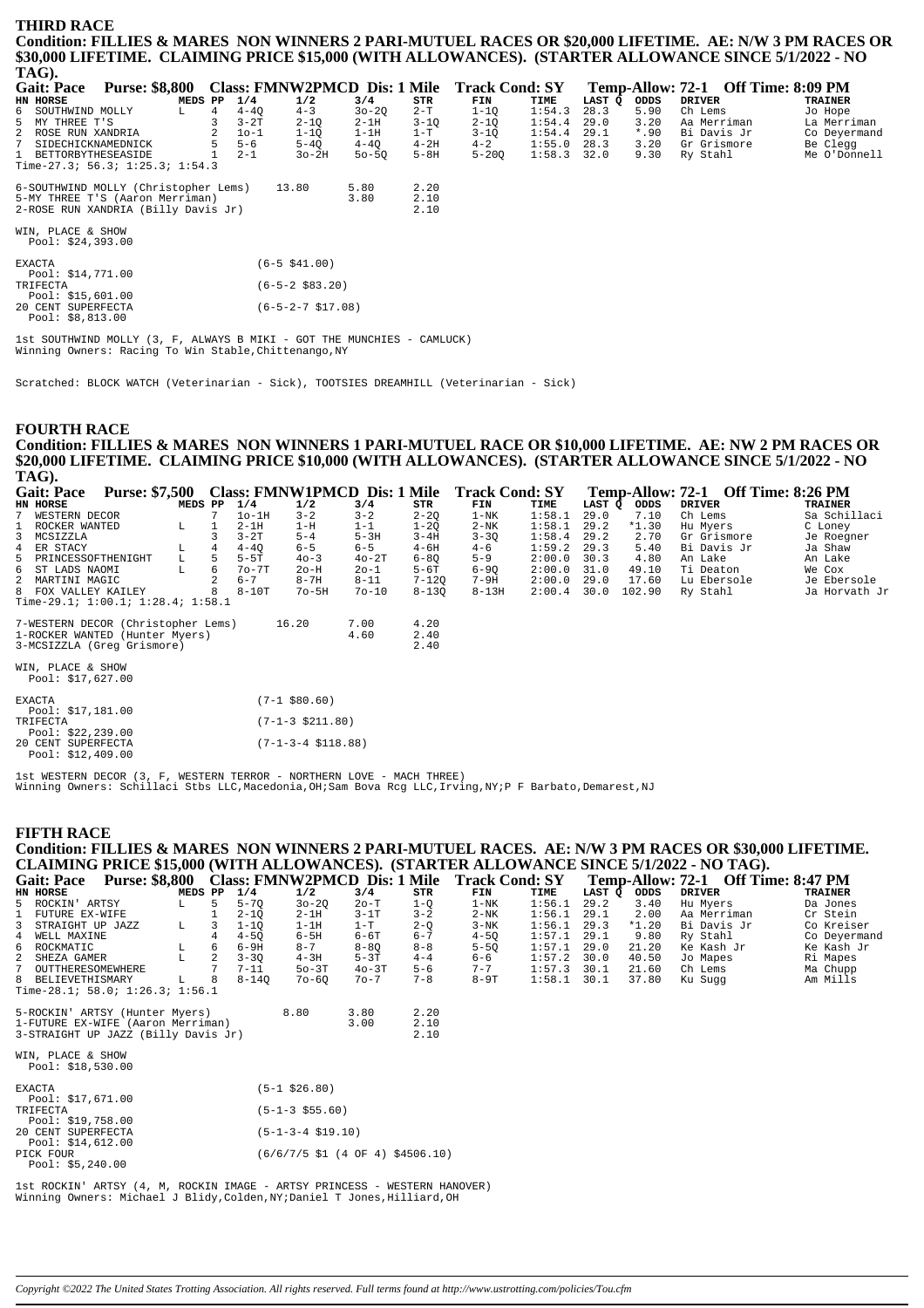# **SIXTH RACE Condition: FILLIES & MARES NON WINNERS \$8500 IN LAST 4 STARTS. AE: N/W 8 PARI-MUTUEL RACES. AE: CLAIMING \$22,500 WITH ALLOWANCES). (STARTER ALLOWANCE SINCE 5/1/2022 - NO TAG).**

| <b>Gait: Pace</b>  | Purse: \$12,200 Class: FMNW8000L4 Dis: 1 Mile Track Cond: SY |         |    |          |          |          |          |          |               |      |             | Temp-Allow: 69-1 Off Time: 9:08 PM |                 |
|--------------------|--------------------------------------------------------------|---------|----|----------|----------|----------|----------|----------|---------------|------|-------------|------------------------------------|-----------------|
| HN HORSE           |                                                              | MEDS PP |    | 1/4      | 1/2      | 3/4      | STR      | FIN      | TIME          |      | LAST O ODDS | DRIVER                             | TRAINER         |
|                    | 6 NOONE TO DEPEND ON                                         | L       | 6. | $6 - 9$  | $40-2H$  | $2o-T$   | 1-т      | 1-10     | 1:53.3        | 28.0 | $*1.10$     | Bi Davis Jr                        | Co Kreiser      |
| 2 ROCKIN GOOD TIME |                                                              | L       | 2  | $2-1T$   | $2 - 10$ | $3 - 10$ | $i3-1H$  | $2 - 10$ | $1:53.4$ 28.1 |      | 3.30        | Hu Myers                           | Sa Schillaci    |
| 5 VIBRENT KALLY    |                                                              | L       |    | $3 - 30$ | $3-2H$   | $5-2T$   | $5-2T$   | $3 - 2$  | 1:54.0        | 28.0 | 11.40       | Ku Sugg                            | Ed Miller       |
| 7 RED RIVER JANE   |                                                              | L       |    | $7-10T$  | $60-4H$  | $40-2H$  | $4-2T$   | $4-2T$   | 1:54.1        | 28.2 | 39.30       | Ch Lems                            | Ro Krenitsky Jr |
| 3 TWIN B BETTY     |                                                              |         |    | $4-5T$   | $5 - 4$  | 7-40     | $6 - 40$ | $5 - 30$ | 1:54.1        | 28.0 | 25.10       | Ry Stahl                           | Sa Schillaci    |
| 4 TELL ME LIKEITIS |                                                              | L       | 4  | $5-7H$   | $7-5H$   | $60 - 4$ | $7 - 40$ | $6 - 50$ | 1:54.3        | 28.2 | 12.30       | Aa Merriman                        | Ti Grubb        |
| 1 TINY BIT OF SKY  |                                                              |         |    | $1-1T$   | $1 - 10$ | 1-T      | xip2x-T  | 7-10H    | $1:55.3$ 30.1 |      | 2.20        | Gr Grismore                        | Ro Burke        |
|                    | Time-27.4; 57.3; 1:25.2; 1:53.3                              |         |    |          |          |          |          |          |               |      |             |                                    |                 |
|                    |                                                              |         |    |          |          |          |          |          |               |      |             |                                    |                 |
|                    | 6-NOONE TO DEPEND ON (Billy Davis Jr)                        |         |    |          | 4.20     | 2.60     | 2.20     |          |               |      |             |                                    |                 |
|                    | 2-ROCKIN GOOD TIME (Hunter Myers)                            |         |    |          |          | 3. 40    | 2.60     |          |               |      |             |                                    |                 |

2-ROCKIN GOOD TIME (Hunter Myers) 3.40 2.60 5-VIBRENT KALLY (Kurt Sugg) 4.20

WIN, PLACE & SHOW Pool: \$13,531.00

| <b>EXACTA</b>      | $(6-2 \; $11.00)$              |
|--------------------|--------------------------------|
| Pool: $$14,933.00$ |                                |
| TRIFECTA           | $(6-2-5 \t$46.60)$             |
| Pool: \$23,185.00  |                                |
| PICK THREE         | $(7/5/6$ \$1 (3 OF 3) \$57.50) |
| Pool: $$3,669.00$  |                                |

1st NOONE TO DEPEND ON (9, M, SANTANNA BLUE CHIP - TIPSY TATERS - CAMLUCK) Winning Owners: Kirk M Doskocil,Brecksville,OH

### **SEVENTH RACE**

# **Condition: FILLIES & MARES OPEN HANDICAP (POST POSITION 1 ASSIGNED; DRAW PPS 2-8)**

| <b>Gait: Pace</b>                       | Purse: \$18,000 Class: FMOPEN        |         |    |          |          | Dis: 1 Mile |          | <b>Track Cond: SY</b> |               |               |             | Temp-Allow: 69-1 Off Time: 9:27 PM |              |
|-----------------------------------------|--------------------------------------|---------|----|----------|----------|-------------|----------|-----------------------|---------------|---------------|-------------|------------------------------------|--------------|
| HN HORSE                                |                                      | MEDS PP |    | 1/4      | 1/2      | 3/4         | STR      | FIN                   | TIME          |               | LAST O ODDS | DRIVER                             | TRAINER      |
| 2 REACHTHRUTHESKY AS                    |                                      |         | 2  | $2-1H$   | $3-1T$   | $3 - 10$    | $2 - 2$  | $1-NK$                | 1:52.3        | 28.2          | 3.20        | Gr Grismore                        | Ro Burke     |
| 5 DOJEA RITA                            |                                      | L       | .5 | $1-1H$   | 1-T      | $1 - 10$    | $1 - 2$  | $2-NK$                | 1:52.3        | 28.3          | 9.40        | Ku Sugg                            | C Loney      |
| 4 ELLAGATOR                             |                                      | T.      | 4  | $5 - 60$ | $40-2T$  | $40 - 20$   | $3 - 4$  | $3 - 1$               | 1:52.4        | 28.2          | $*1.50$     | Bi Davis Jr                        | Co Kreiser   |
| 6 ROCK ME CRISTAL                       |                                      |         | 6  | $6 - 8$  | $60-4H$  | 60-4H       | $4-5T$   | $4 - 4$               | 1:53.2        | 28.3          | 8.20        | Ry Stahl                           | An Rickert   |
| 7 ADORABELLA                            |                                      |         |    | $7-9T$   | $7 - 50$ | $700 - 4T$  | $6 - 70$ | $5 - 4$               | 1:53.2        | 28.2          | 4.70        | Hu Mvers                           | Sa Schillaci |
| 3 TOOTSIE OSBORNE                       |                                      | L.      | 3  | $3-2T$   | $2o-T$   | $20 - 10$   | $5 - 6$  | 6-6H                  |               | $1:53.4$ 29.3 | 4.00        | Aa Merriman                        | Bi Rhoades   |
| 1 SEA ROSE                              |                                      |         |    | $4 - 4T$ | $5-3T$   | $5-3H$      | $7 - 70$ | 7-6H                  | $1:53.4$ 29.1 |               | 42.40       | Ch Lems                            | Sh Webb      |
|                                         | Time-27.3; 56.2; $1:24.0; 1:52.3$    |         |    |          |          |             |          |                       |               |               |             |                                    |              |
|                                         | 2-REACHTHRUTHESKY AS (Greq Grismore) |         |    |          | 8.40     | 3.40        | 2.40     |                       |               |               |             |                                    |              |
|                                         | 5-DOJEA RITA (Kurt Sugg)             |         |    |          |          | 8.00        | 3.80     |                       |               |               |             |                                    |              |
|                                         | 4-ELLAGATOR (Billy Davis Jr)         |         |    |          |          |             | 3.00     |                       |               |               |             |                                    |              |
| WIN, PLACE & SHOW<br>Pool: $$12,980.00$ |                                      |         |    |          |          |             |          |                       |               |               |             |                                    |              |

| $(2 - 5 \ $96.60)$                 |
|------------------------------------|
|                                    |
| $(2 - 5 - 4 \text{ } $453.00)$     |
|                                    |
| $(2 - 5 - 4 - 6 \text{ } $146.48)$ |
|                                    |
|                                    |

1st REACHTHRUTHESKY AS (4, M, MCARDLE - TWINCREEKS JEWEL - DRAGON AGAIN) Winning Owners: Burke Racing Stable LLC,Fredericktown,PA;Weaver Bruscemi LLC,Canonsburg,PA

Scratched: PRINCESS ROCKETTE (Veterinarian - Sick)

# **EIGHTH RACE**

| Condition: FILLIES & MARES NON WINNERS \$5000 IN LAST 4 STARTS. AE: CLAIMING \$12,500 (WITH ALLOWANCES). |    |         |           |                        |            |          |                                                             |        |        |             |                                    |                |
|----------------------------------------------------------------------------------------------------------|----|---------|-----------|------------------------|------------|----------|-------------------------------------------------------------|--------|--------|-------------|------------------------------------|----------------|
| <b>Gait: Pace</b>                                                                                        |    |         |           |                        |            |          | Purse: \$9,000 Class: FMNW5000L4 Dis: 1 Mile Track Cond: SY |        |        |             | Temp-Allow: 69-1 Off Time: 9:48 PM |                |
| HN HORSE                                                                                                 |    | MEDS PP | 1/4       | 1/2                    | 3/4        | STR      | FIN                                                         | TIME   | LAST O | <b>ODDS</b> | <b>DRIVER</b>                      | <b>TRAINER</b> |
| 2 ASK ME IFI CARE                                                                                        | L. | 2       | $10-1$    | $1 - 10$               | $1 - 1Q$   | $1-1H$   | $1 - 1$                                                     | 1:53.3 | 28.2   | $*.90$      | Ch Lems                            | Jo Ciocca Jr.  |
| 6 WAKE N BAKE                                                                                            | L  | 6       | $2 - 1$   | $2 - 1Q$               | $2 - 1Q$   | $2-1H$   | $2 - 1$                                                     | 1:53.4 | 28.2   | 3.20        | Aa Merriman                        | Bi Rhoades     |
| 5 BNB                                                                                                    |    |         | $3 - 20$  | $3-2H$                 | $4-2T$     | $3 - 3$  | $3-1T$                                                      | 1:54.0 | 28.1   | 2.40        | Lu Ebersole                        | Be Murdock     |
| $\mathbf{1}$<br>HIGH FASHION MEL                                                                         | L. |         | $4 - 3T$  | $5-3T$                 | $7-5T$     | $6-5H$   | $4 - 60$                                                    | 1:54.4 | 28.2   | 52.50       | Ja Thompson                        | Th O'Donnell   |
| 4 CHEEKY CHERRY                                                                                          | L  |         | $6 - 70$  | $60 - 5$               | $50-3H$    | $4 - 50$ | $5 - 7$                                                     | 1:55.0 | 29.1   | 25.10       | Bi Davis Jr                        | To Troyer      |
| 8 OFFICIAL TREASURE                                                                                      | L. |         | $8 - 10H$ | $8 - 10$               | $800 - 6H$ | $8 - 80$ | $6 - 70$                                                    | 1:55.0 | 28.3   | 53.70       | Hu Myers                           | Jo Oliverio    |
| 3 ROCKN' WITH T                                                                                          | г  |         | $5-5T$    | $40-3T$                | $30-1T$    | $5 - 5Q$ | 7-8T                                                        | 1:55.2 | 29.4   | 9.70        | Ku Sugg                            | Ry Deaton      |
| 7 SOUEEZE THIS                                                                                           | L  |         | $7 - 9$   | $70 - 70$              | $60 - 50$  | $7 - 7H$ | $8-10H$                                                     | 1:55.3 | 29.2   | 91.70       | Ry Stahl                           | Su Stockwell   |
| Time-27.2; 56.3; 1:25.1; 1:53.3                                                                          |    |         |           |                        |            |          |                                                             |        |        |             |                                    |                |
| 2-ASK ME IFI CARE (Christopher Lems)                                                                     |    |         |           | 3.80                   | 2.60       | 2.10     |                                                             |        |        |             |                                    |                |
| 6-WAKE N BAKE (Aaron Merriman)                                                                           |    |         |           |                        | 3.20       | 2.40     |                                                             |        |        |             |                                    |                |
| 5-BNB (Luke Ebersole)                                                                                    |    |         |           |                        |            | 2.20     |                                                             |        |        |             |                                    |                |
|                                                                                                          |    |         |           |                        |            |          |                                                             |        |        |             |                                    |                |
| WIN, PLACE & SHOW                                                                                        |    |         |           |                        |            |          |                                                             |        |        |             |                                    |                |
| Pool: $$19,030.00$                                                                                       |    |         |           |                        |            |          |                                                             |        |        |             |                                    |                |
| <b>EXACTA</b>                                                                                            |    |         |           | $(2 - 6 \, $13.40)$    |            |          |                                                             |        |        |             |                                    |                |
| Pool: \$23,416.00                                                                                        |    |         |           |                        |            |          |                                                             |        |        |             |                                    |                |
| TRIFECTA                                                                                                 |    |         |           | $(2 - 6 - 5 \ $23.80)$ |            |          |                                                             |        |        |             |                                    |                |

| Pool: $$30,104.00$ |                            |  |
|--------------------|----------------------------|--|
| 20 CENT SUPERFECTA | $(2-6-5-1 \text{ }516.26)$ |  |
| Pool: $$19,289.00$ |                            |  |

1st ASK ME IFI CARE (7, M, MANHARDT - JOHNNY MADE HER - JOHNNYS SCOOTER) Winning Owners: Kick It Stables,Northfield,OH;Geoffrey Marlo,Ravenna,OH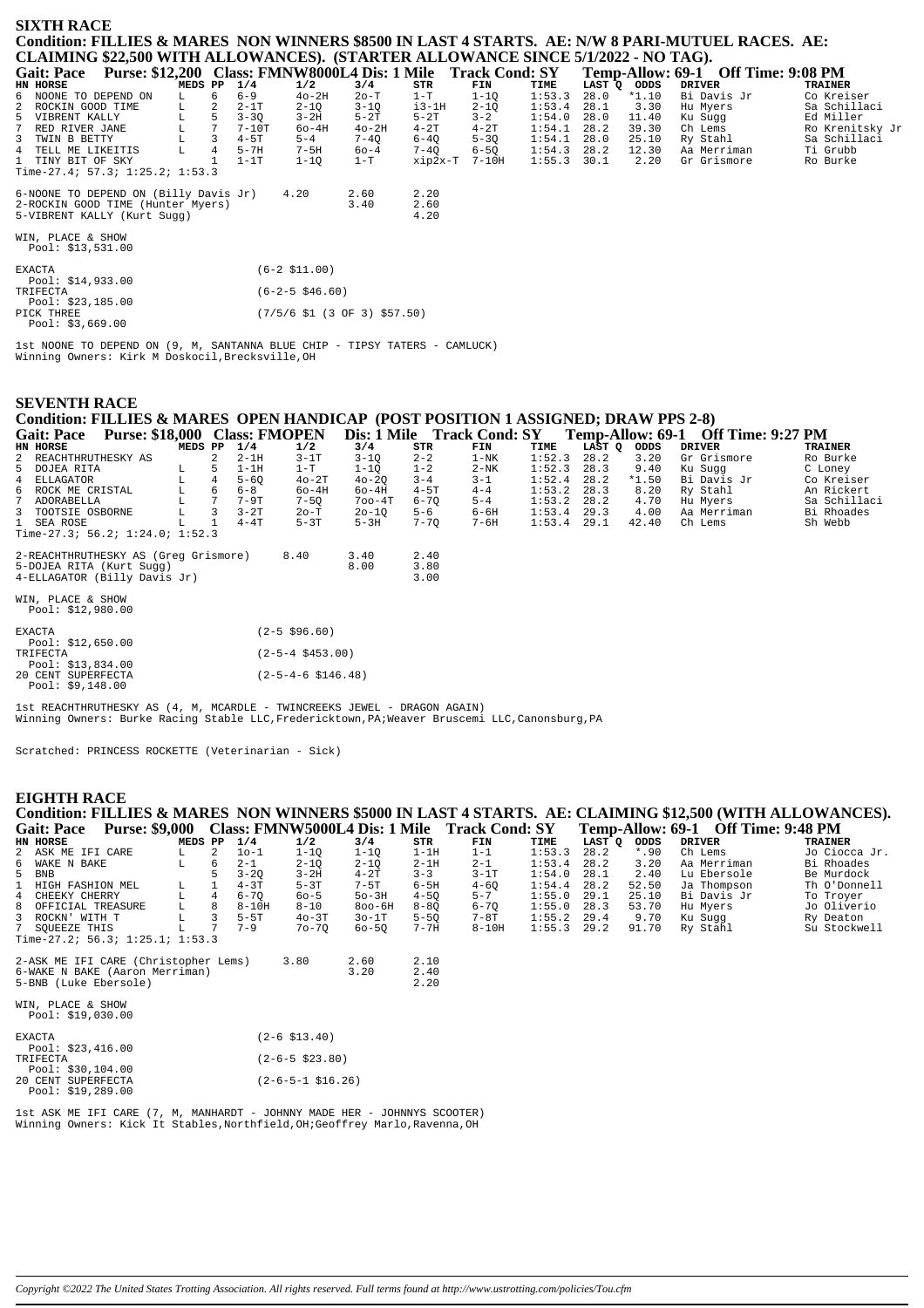## **NINTH RACE** Condition: FILLIES & MARES NON WINNERS 6 PARI-MUTUEL RACES OR \$40,000 LIFETIME. CLAIMING PRICE \$20,000 (WITH ALLOWANCES). (STARTER ALLOWANCE SINCE 5/1/2022 - NO TAG).

| <b>Gait: Pace</b>                                                 | <b>Purse: \$9,800</b> |         |          | Class: FMNW4PMCD Dis: 1 Mile |            |              | <b>Track Cond: SY</b> |        |        | Temp-Allow: 69-1 |               | <b>Off Time: 10:09 PM</b> |
|-------------------------------------------------------------------|-----------------------|---------|----------|------------------------------|------------|--------------|-----------------------|--------|--------|------------------|---------------|---------------------------|
| HN HORSE                                                          |                       | MEDS PP | 1/4      | 1/2                          | 3/4        | STR          | FIN                   | TIME   | LAST O | ODDS             | <b>DRIVER</b> | <b>TRAINER</b>            |
| 6 SUPER SATURATION                                                |                       |         | 1-10     | $1-T$                        | 1-NS       | $1-T$        | $1-3H$                | 1:55.2 | 28.4   | 3.40             | Hu Myers      | Sa Schillaci              |
| 1 BABY'S IN BLACK                                                 | L                     |         | $2 - 10$ | $3-1H$                       | $3 - 20$   | $3-1H$       | $2 - 3H$              | 1:56.0 | 29.0   | 2.60             | Ry Stahl      | Co Deyermand              |
| 9 SANTAFE'S MJ                                                    |                       | ſ9.     | $5-5H$   | $2o-T$                       | $2o$ -NS   | $2-T$        | $3 - 3H$              | 1:56.0 | 29.2   | $*1.60$          | Bi Davis Jr   | Je Millner                |
| 3 ALL ROCKIN                                                      |                       |         | $3-2T$   | $5 - 30$                     | $5 - 40$   | $5 - 3$      | $4-5H$                | 1:56.2 | 29.0   | 11.90            | Ku Sugg       | Am Mills                  |
| 5 USA DIAMOND ROCK                                                | L                     | 4       | 6-6T     | $40-2H$                      | $40 - 30$  | $4-2T$       | $5-5T$                | 1:56.3 | 29.2   | 6.50             | Gr Grismore   | Wi Johnson                |
| 4 DAZZLIN DRAGON                                                  |                       |         | $4 - 40$ | $7 - 5$                      | $7-5T$     | $6 - 5$      | $6 - 9$               | 1:57.1 | 29.2   | 15.00            | Lu Ebersole   | Je Ebersole               |
| 7 RACINGBLUE                                                      |                       |         | $7 - 80$ | $60 - 40$                    | $600 - 4T$ | $7 - 6$      | $7 - 90$              | 1:57.1 | 29.3   | 20.80            | An Lake       | An Lake                   |
| 8 AMERICAN CHANCE                                                 | L.                    |         | $8-9H$   | 80-6                         | $80 - 70$  | $8 - 60$     | $8-9H$                | 1:57.1 | 29.1   | 43.80            | Ch Lems       | Ja Day                    |
| Time-28.4; 58.2; $1:26.3$ ; $1:55.2$                              |                       |         |          |                              |            |              |                       |        |        |                  |               |                           |
| 6-SUPER SATURATION (Hunter Myers)                                 |                       |         |          | 8.80                         | 4.00       | 2.60         |                       |        |        |                  |               |                           |
| 1-BABY'S IN BLACK (Ryan Stahl)<br>9-SANTAFE'S MJ (Billy Davis Jr) |                       |         |          |                              | 3.40       | 2.20<br>2.20 |                       |        |        |                  |               |                           |
|                                                                   |                       |         |          |                              |            |              |                       |        |        |                  |               |                           |

WIN, PLACE & SHOW<br>Pool: \$14,599.00

| <b>EXACTA</b> |                    | $(6-1$ \$25.00)            |
|---------------|--------------------|----------------------------|
|               | Pool: \$16,531.00  |                            |
| TRIFECTA      |                    | $(6-1-9 \text{ } $86.20)$  |
|               | Pool: \$18,829.00  |                            |
|               | 20 CENT SUPERFECTA | $(6-1-9-3 \text{ }539.50)$ |
|               | Pool: \$14,190.00  |                            |

1st SUPER SATURATION (4, M, BOLT THE DUER - TESTING CENTER - DRAGON AGAIN)<br>Winning Owners: Bay Pond Racing Stable,Malvern,PA

Scratched: COLOSSAL FAITH (Veterinarian - Sick)

| <b>TENTH RACE</b>                                               |                                                             |             |                |           |                        |                                                                                 |          |          |        |             |         |               |                                     |                |
|-----------------------------------------------------------------|-------------------------------------------------------------|-------------|----------------|-----------|------------------------|---------------------------------------------------------------------------------|----------|----------|--------|-------------|---------|---------------|-------------------------------------|----------------|
| Condition: FILLIES & MARES NON WINNERS \$3500 IN LAST 4 STARTS. |                                                             |             |                |           |                        |                                                                                 |          |          |        |             |         |               |                                     |                |
| <b>Gait: Pace</b>                                               | Purse: \$7,000 Class: FMNW3500L4 Dis: 1 Mile Track Cond: SY |             |                |           |                        |                                                                                 |          |          |        |             |         |               | Temp-Allow: 69-1 Off Time: 10:25 PM |                |
| HN HORSE                                                        |                                                             | MEDS PP     |                | 1/4       | 1/2                    | 3/4                                                                             | STR      | FIN      | TIME   | LAST Q ODDS |         | <b>DRIVER</b> |                                     | <b>TRAINER</b> |
| 9 DIAMONDTEQUILASHOT                                            |                                                             | L           | [9             | $3 - 3$   | $30-1T$                | $1o-T$                                                                          | $1 - 2H$ | $1 - 4$  | 1:54.1 | 29.0        | 4.90    | Ku Sugg       |                                     | Ed Miller      |
| TAY TAY M                                                       |                                                             |             |                | $1 - 10$  | $2 - 10$               | $3o-2H$                                                                         | $3 - 3H$ | $2 - 4$  | 1:55.0 | 29.2        | 15.40   | Pa Beeler     |                                     | Pa Beeler      |
| 5<br>BEARCREEKHONEY                                             |                                                             |             | 5              | $50 - 6$  | $10 - 10$              | $2-T$                                                                           | $2 - 2H$ | $3 - 4$  | 1:55.0 | 29.3        | $*$ .90 | Bi Davis Jr   |                                     | Co Kreiser     |
| $\overline{3}$<br>FREE FLYIN TICKET                             |                                                             | L           | 3              | $2 - 1Q$  | $4 - 2T$               | $4 - 3H$                                                                        | $5-4T$   | $4 - 5$  | 1:55.1 | 29.2        | 3.80    | Ch Lems       |                                     | Jo Hope        |
| CHEEKIE BABE<br>6                                               |                                                             | L           | 6              | $7 - 8H$  | $60-4H$                | $50 - 4$                                                                        | $4 - 4H$ | $5 - 50$ | 1:55.1 | 29.1        | 15.80   | Aa Merriman   |                                     | La Patistas    |
| $\overline{a}$<br>SAND SONYA                                    |                                                             | $\mathbf L$ | $\overline{a}$ | $4 - 4T$  | $5 - 4Q$               | $7-5T$                                                                          | $7 - 6$  | $6-5T$   | 1:55.2 | 29.0        | 67.70   | Lu Ebersole   |                                     | Ro Winters     |
| HEERZ HOOSIERHUNNY<br>4                                         |                                                             |             |                | $6 - 7$   | $7 - 6$                | $600 - 4T$                                                                      | $6 - 4T$ | $7 - 60$ | 1:55.2 | 29.1        | 5.60    | Ke Kash Jr    |                                     | Ke Kash Jr     |
| TIGER'S SUE                                                     |                                                             | L           |                | $8 - 10H$ | $8 - 7H$               | $80 - 60$                                                                       | $8 - 6$  | $8 - 60$ | 1:55.2 | 29.0        | 34.10   | Hu Myers      |                                     | Sa Schillaci   |
| 8 LOOKING SANTASTIC                                             |                                                             | т.          | 8              | $9 - 12T$ | $9-9H$                 | $9 - 90$                                                                        | $9 - 9$  | $9 - 11$ | 1:56.2 | 29.2        | 78.50   | Ry Stahl      |                                     | Je Millner     |
| Time-29.0; 57.0; 1:25.1; 1:54.1                                 |                                                             |             |                |           |                        |                                                                                 |          |          |        |             |         |               |                                     |                |
| 9-DIAMONDTEQUILASHOT (Kurt Sugg)                                |                                                             |             |                |           | 11.80                  | 7.40                                                                            | 3.40     |          |        |             |         |               |                                     |                |
| 1-TAY TAY M (Patrick Beeler)                                    |                                                             |             |                |           |                        | 12.80                                                                           | 5.20     |          |        |             |         |               |                                     |                |
| 5-BEARCREEKHONEY (Billy Davis Jr)                               |                                                             |             |                |           |                        |                                                                                 | 2.60     |          |        |             |         |               |                                     |                |
| WIN, PLACE & SHOW<br>Pool: \$20,482.00                          |                                                             |             |                |           |                        |                                                                                 |          |          |        |             |         |               |                                     |                |
| <b>EXACTA</b><br>Pool: \$21,087.00                              |                                                             |             |                |           | $(9-1$ \$106.40)       |                                                                                 |          |          |        |             |         |               |                                     |                |
| TRIFECTA<br>Pool: $$22,661.00$                                  |                                                             |             |                |           | $(9-1-5 \; $395.20)$   |                                                                                 |          |          |        |             |         |               |                                     |                |
| 20 CENT SUPERFECTA<br>Pool: \$15,722.00                         |                                                             |             |                |           | $(9-1-5-3 \; $165.24)$ |                                                                                 |          |          |        |             |         |               |                                     |                |
| PICK FIVE<br>Pool: $$3,748.00$                                  |                                                             |             |                |           |                        | $(6/2/2/6/9 \text{ } $1 \text{ } (5 \text{ } 0F \text{ } 5) \text{ } $3222.90)$ |          |          |        |             |         |               |                                     |                |

lst DIAMONDTEQUILASHOT (9, M, PALONE RANGER - STRAITEQUILANITE - LEASE ON LIFE)<br>Winning Owners: Rick A Senger, Northfield, OH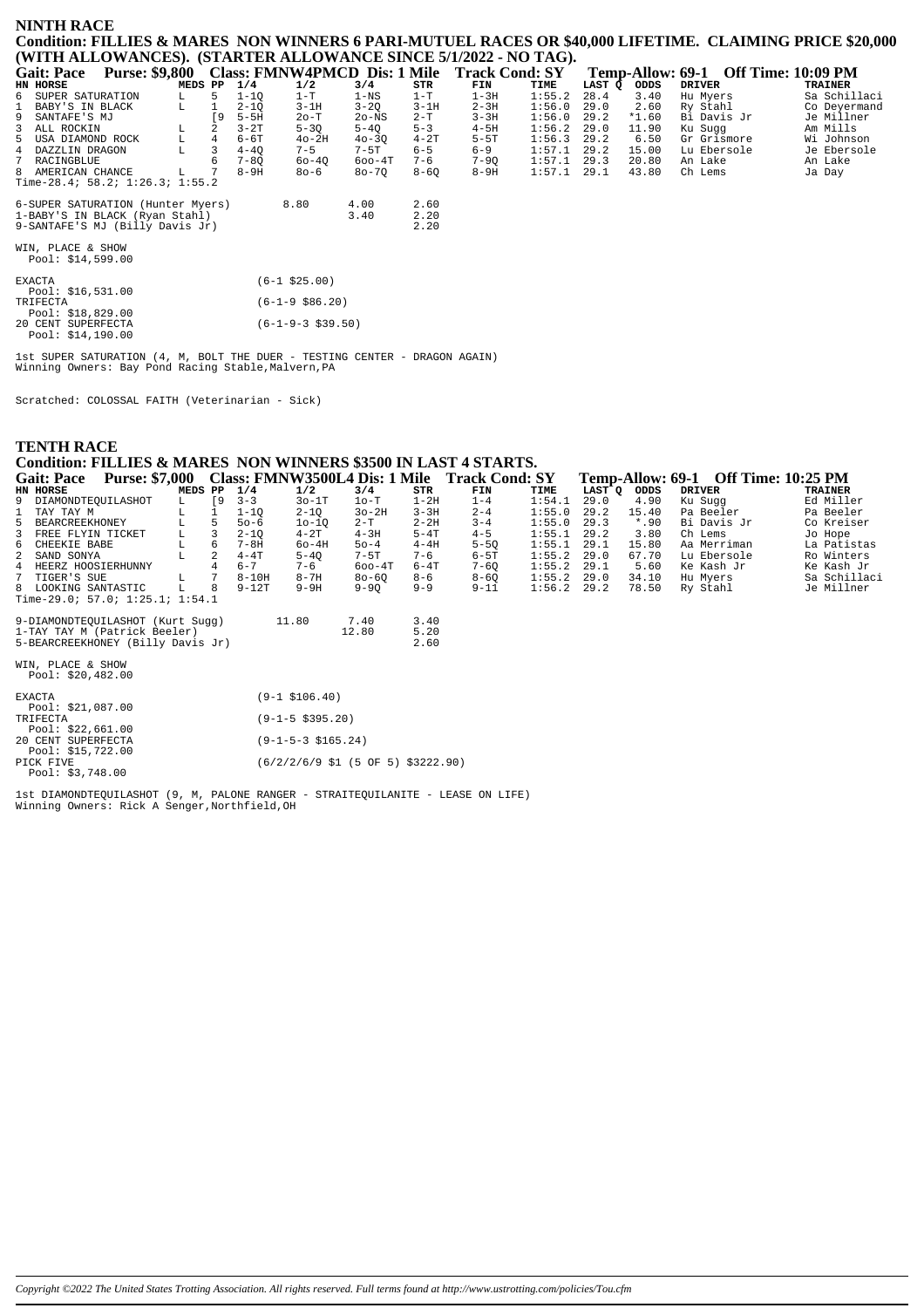| <b>ELEVENTH RACE</b>                                                                          |                                                             |                |    |          |                    |                                                                              |           |           |        |                     |         |                                     |                |
|-----------------------------------------------------------------------------------------------|-------------------------------------------------------------|----------------|----|----------|--------------------|------------------------------------------------------------------------------|-----------|-----------|--------|---------------------|---------|-------------------------------------|----------------|
| Condition: FILLIES & MARES NON WINNERS \$2250 IN LAST 4 STARTS THAT ARE N/W \$20,000 IN 2022. |                                                             |                |    |          |                    |                                                                              |           |           |        |                     |         |                                     |                |
| <b>Gait: Pace</b>                                                                             | Purse: \$5,000 Class: FMNW2250L4 Dis: 1 Mile Track Cond: SY |                |    |          |                    |                                                                              |           |           |        |                     |         | Temp-Allow: 69-1 Off Time: 10:46 PM |                |
| HN HORSE                                                                                      |                                                             | MEDS PP        |    | 1/4      | 1/2                | 3/4                                                                          | STR       | FIN       | TIME   | LAST <sup>-</sup> Q | ODDS    | <b>DRIVER</b>                       | <b>TRAINER</b> |
| SMOTHASTENESEWISKY                                                                            |                                                             |                |    | $10-10$  | $1-1T$             | $1 - 5$                                                                      | $1 - 10$  | $1 - 16$  | 1:51.3 | 28.0                | $*$ .30 | Aa Merriman                         | Br Haynes      |
| 9<br>BOOGIE ROLL                                                                              | L.                                                          |                | [9 | $3 - 2H$ | $3 - 30$           | $5 - 8$                                                                      | $4 - 12T$ | $2 - 16$  | 1:54.4 | 29.3                | 5.40    | Bi Davis Jr                         | C Loney        |
| 2<br>SULKY OUEEN                                                                              | L                                                           | 2              |    | $4 - 3T$ | $40-3T$            | $2 - 5$                                                                      | $2 - 10$  | $3 - 17Q$ | 1:55.0 | 30.2                | 7.30    | Ke Kash Jr                          | Ke Kash Jr     |
| $7^{\circ}$<br>TIMELESS VIRGIN                                                                |                                                             | 6              |    | $7 - 7T$ | $7-10T$            | $60 - 9$                                                                     | $5-14T$   | $4 - 19H$ | 1:55.2 | 30.0                | 21.40   | Hu Myers                            | Sa Schillaci   |
| 5 SHAD                                                                                        |                                                             |                |    | $5 - 5$  | $50 - 50$          | $40 - 7$                                                                     | $3 - 12$  | $5 - 21Q$ | 1:55.4 | 30.4                | 35.90   | Dr Neill                            | Dr Neill       |
| 8 KJ'S FOXY LADY                                                                              | $\mathbb L$                                                 | $\overline{7}$ |    | $8-9H$   | $8-12H$            | $8 - 13$                                                                     | $8 - 19T$ | $6-22H$   | 1:56.0 | 29.4                | 58.60   | Ku Sugg                             | Je Millner     |
| 6<br>SUNSHINE QUEEN                                                                           | $\mathbf{L}$                                                | 5              |    | $6-6H$   | $6-9Q$             | $7-10H$                                                                      | $6 - 16T$ | $7 - 23$  | 1:56.1 | 30.3                | 48.40   | Ch Lems                             | Am Mills       |
| 4 IN LOVE AGAIN                                                                               |                                                             | 3              |    | $2 - 10$ | $2-1T$             | $3 - 6H$                                                                     | $7 - 18T$ | $8 - 34T$ | 1:58.3 | 33.4                | 9.60    | Ry Stahl                            | Sh Webb        |
| Time-27.2; $56.3; 1:23.3; 1:51.3$                                                             |                                                             |                |    |          |                    |                                                                              |           |           |        |                     |         |                                     |                |
|                                                                                               |                                                             |                |    |          |                    |                                                                              |           |           |        |                     |         |                                     |                |
| 1-SMOTHASTENESEWISKY (Aaron Merriman)                                                         |                                                             |                |    |          | 2.60               | 2.10                                                                         | 2.10      |           |        |                     |         |                                     |                |
| 9-BOOGIE ROLL (Billy Davis Jr)                                                                |                                                             |                |    |          |                    | 2.80                                                                         | 2.10      |           |        |                     |         |                                     |                |
| 2-SULKY OUEEN (Keith Kash Jr)                                                                 |                                                             |                |    |          |                    |                                                                              | 3.20      |           |        |                     |         |                                     |                |
|                                                                                               |                                                             |                |    |          |                    |                                                                              |           |           |        |                     |         |                                     |                |
| WIN, PLACE & SHOW                                                                             |                                                             |                |    |          |                    |                                                                              |           |           |        |                     |         |                                     |                |
| Pool: \$18,181.00                                                                             |                                                             |                |    |          |                    |                                                                              |           |           |        |                     |         |                                     |                |
|                                                                                               |                                                             |                |    |          |                    |                                                                              |           |           |        |                     |         |                                     |                |
| <b>EXACTA</b>                                                                                 |                                                             |                |    |          | $(1-9 \ $10.00)$   |                                                                              |           |           |        |                     |         |                                     |                |
| Pool: $$20,092.00$                                                                            |                                                             |                |    |          |                    |                                                                              |           |           |        |                     |         |                                     |                |
| TRIFECTA                                                                                      |                                                             |                |    |          | $(1-9-2 \ $24.60)$ |                                                                              |           |           |        |                     |         |                                     |                |
| Pool: $$39,617.00$                                                                            |                                                             |                |    |          |                    |                                                                              |           |           |        |                     |         |                                     |                |
| PICK THREE                                                                                    |                                                             |                |    |          |                    | $(6/9/1, 3 \text{ } 51 \text{ } (3 \text{ } 0F \text{ } 3) \text{ } $77.90)$ |           |           |        |                     |         |                                     |                |
| Pool: $$4,516.00$                                                                             |                                                             |                |    |          |                    |                                                                              |           |           |        |                     |         |                                     |                |
|                                                                                               |                                                             |                |    |          |                    |                                                                              |           |           |        |                     |         |                                     |                |
| 1st SMOTHASTENESEWISKY (4, M, NOB HILL HIGH - TENDER SPIRIT - WESTERN IDEAL)                  |                                                             |                |    |          |                    |                                                                              |           |           |        |                     |         |                                     |                |
| Winning Owners: Brian D Haynes, Washington C H, OH                                            |                                                             |                |    |          |                    |                                                                              |           |           |        |                     |         |                                     |                |

Scratched: DA VINCI ARTIST (Veterinarian - Lame)

### **TWELFTH RACE**

Condition: FILLIES & MARES NON WINNERS \$3500 IN LAST 4 STARTS. AE: CLAIMING \$8000 (WITH ALLOWANCES).<br>Gait: Pace Purse: \$7,000 Class: FMNW3500L4 Dis: 1 Mile Track Cond: SY Temp-Allow: 69-1 Off Time: 11:05 PM

| HN HORSE                             | MEDS PP | 1/4       | 1/2      | 3/4        | STR      | FIN      | TIME          | LAST O | <b>ODDS</b> | DRIVER      | <b>TRAINER</b>  |
|--------------------------------------|---------|-----------|----------|------------|----------|----------|---------------|--------|-------------|-------------|-----------------|
| 5 BAD TIGRESS                        |         | $6 - 14$  | $6-11H$  | $80 - 11$  | $5 - 3$  | $1-T$    | 1:53.3        | 27.4   | 32.50       | An Lake     | Da Walski       |
| 8 STRAWB'S CHIPPIE N                 |         | $8 - 17H$ | $80-13H$ | $700 - 9T$ | $4 - 2$  | $2-T$    | 1:53.4        | 28.1   | 12.30       | Aa Merriman | Bi Rhoades      |
| 6 ROCKINATTHERYMAN                   |         | $4 - 100$ | $4 - 8$  | $30 - 5$   | $3 - 2$  | $3-1T$   | 1:54.0        | 29.2   | 5.00        | Rv Stahl    | Je Roegner      |
| 1 AVERYS HAILSTORM                   |         | $3 - 8H$  | 3-6H     | $4-5T$     | $6 - 3$  | $4 - 3$  | $1:54.1$ 29.2 |        | 2.70        | Ku Suqq     | Ed Miller       |
| 2 CINDERELLA DELIGHT                 |         | $2 - 2H$  | $2 - 3H$ | $2 - 4$    | $2 - 2$  | $5-3H$   | 1:54.1        | 29.4   | 2.40        | Bi Davis Jr | Co Kreiser      |
| 3 YOUR MOM N EM                      |         | $5 - 12$  | $5 - 10$ | $5 - 7T$   | $7 - 4H$ | $6-4T$   | 1:54.3        | 29.2   | 36.20       | Lu Ebersole | Ro Krenitsky Jr |
| 4 CAY'S BLESSING                     |         | 1-2H      | 1 – 3H   | 1-4        | $1 - 2$  | 7-5T     | 1:54.4        | 31.1   | $*1.80$     | Gr Grismore | Be Clegg        |
| 7 MACHBOOK PRO                       |         | $7 - 16$  | 70-12    | $60 - 90$  | $8 - 4T$ | $8 - 7H$ | 1:55.0        | 29.3   | 43.40       | Ch Lems     | Je Millner      |
| Time-26.2; 54.4; $1:23.3$ ; $1:53.3$ |         |           |          |            |          |          |               |        |             |             |                 |

| 5-BAD TIGRESS (Angus Lake)            | 67.00 | 27.40 | 8.20 |
|---------------------------------------|-------|-------|------|
| 8-STRAWB'S CHIPPIE N (Aaron Merriman) |       | 9.60  | 5.20 |
| 6-ROCKINATTHERYMAN (Rvan Stahl)       |       |       | 4.00 |
|                                       |       |       |      |

WIN, PLACE & SHOW<br>Pool: \$15,177.00

| <b>EXACTA</b><br>Pool: \$13,302.00      | $(5-8 \space $721.80)$         |
|-----------------------------------------|--------------------------------|
| TRIFECTA<br>Pool: $$16,454.00$          | $(5 - 8 - 6 \ $12712.40)$      |
| 20 CENT SUPERFECTA<br>Pool: \$10,380.00 | $(5-8-6-1 \; \text{S}1602.44)$ |

lst BAD TIGRESS (7, M, BIG BAD JOHN - TIGRESS WOODS - DIE LAUGHING)<br>Winning Owners: Walski Stables LLC, Transfer, PA

Scratched: GARBO (Veterinarian - Sick)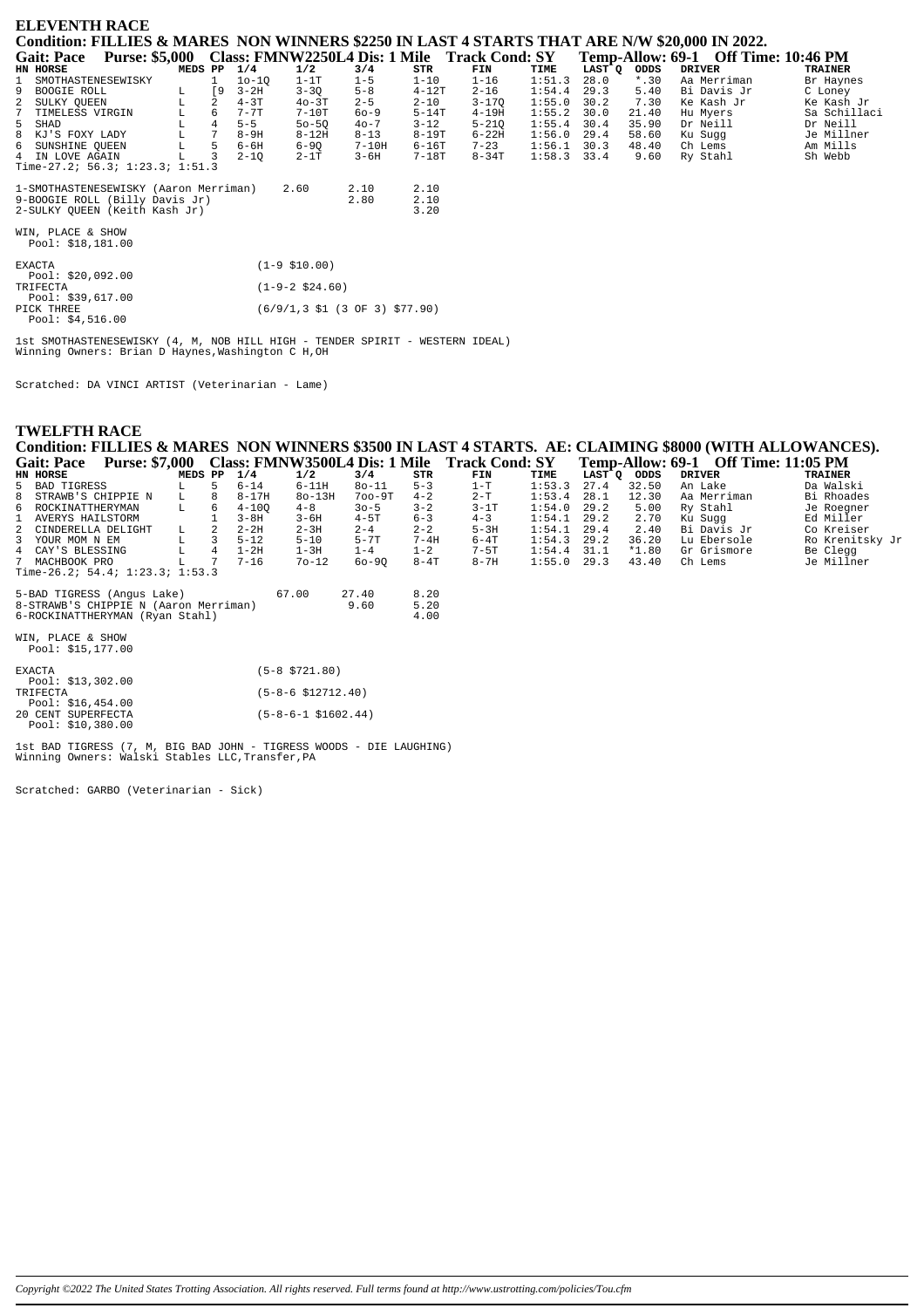# **THIRTEENTH RACE** Condition: \$10,000 GUARANTEED POOL FILLIES & MARES NON WINNERS \$6500 IN LAST 4 STARTS. AE: CLAIMING \$17,500 (WITH ALLOWANCES). (STARTER ALLOWANCE SINCE 5/1/2022 - NO TAG).

| <b>Gait: Pace</b><br><b>Purse: \$11,000</b> |         |           |           |                     | Class: FMNW6500L4 Dis: 1 Mile    |          | <b>Track Cond: SY</b> |        |        |         | Temp-Allow: 69-1 Off Time: 11:24 PM |                |
|---------------------------------------------|---------|-----------|-----------|---------------------|----------------------------------|----------|-----------------------|--------|--------|---------|-------------------------------------|----------------|
| HN HORSE                                    | MEDS PP |           | 1/4       | 1/2                 | 3/4                              | STR      | FIN                   | TIME   | LAST Q | ODDS    | <b>DRIVER</b>                       | <b>TRAINER</b> |
| 3 LYNBAR ROSE N                             | L.      | 3         | $3-2T$    | $30 - 10$           | $1-T$                            | $1 - 2$  | $1-1H$                | 1:52.4 | 28.3   | 2.00    | Aa Merriman                         | Co Kreiser     |
| 4 THIS DRAGON ROCKS                         | L       | 4         | $5 - 6$   | $40-2H$             | $2o-T$                           | $2 - 2$  | $2-1H$                | 1:53.0 | 28.3   | 4.10    | Hu Myers                            | Sa Schillaci   |
| 9<br>PREMIER DELAINEY                       | L       | <b>19</b> | $4-4H$    | $5-2T$              | $50-3H$                          | $4 - 3T$ | $3 - 3$               | 1:53.2 | 28.3   | 37.20   | Ch Lems                             | Ra Bendis      |
| DELIGHT KATE<br>$\mathbf{1}$                |         |           | $1 - 10$  | $1 - 10$            | $3-1T$                           | $3-2T$   | $4 - 4$               | 1:53.3 | 29.0   | 18.20   | Gr Grismore                         | Je Roegner     |
| 2<br>IVANNA IVY                             | L       | 2         | $2 - 1Q$  | $2 - 1Q$            | $4 - 3Q$                         | $5 - 4$  | $5 - 50$              | 1:53.4 | 29.0   | $*1.20$ | Bi Davis Jr                         | Co Kreiser     |
| 6<br>WE ARE DREAMING                        |         | 6         | $7-8T$    | $7 - 4H$            | $7-5T$                           | $7 - 6$  | $6 - 6$               | 1:54.0 | 28.3   | 64.70   | Sa Schillaci                        | Sa Schillaci   |
| 5<br>MYSTICAL VIRGIN                        | L       |           | $6 - 7H$  | $60 - 4$            | $60 - 5H$                        | $6 - 6$  | $7-6T$                | 1:54.1 | 29.0   | 6.90    | Ku Suqq                             | Ed Miller      |
| 8 FAITHFUL DESIRE                           | L       | 8         | $9 - 12T$ | $9 - 8T$            | $9 - 7H$                         | $8 - 7H$ | $8 - 80$              | 1:54.2 | 28.4   | 64.00   | Lu Ebersole                         | To Troyer      |
| 7 FRENCH SHAKER                             | L       |           | $8-10T$   | $8 - 7$             | $80 - 70$                        | $9-9H$   | $9 - 10$              | 1:54.4 | 29.1   | 64.90   | Ry Stahl                            | Ke Sherman     |
| Time-27.2; 56.3; 1:24.1; 1:52.4             |         |           |           |                     |                                  |          |                       |        |        |         |                                     |                |
| 3-LYNBAR ROSE N (Aaron Merriman)            |         |           |           | 6.00                | 3.80                             | 3.20     |                       |        |        |         |                                     |                |
| 4-THIS DRAGON ROCKS (Hunter Myers)          |         |           |           |                     | 6.40                             | 4.60     |                       |        |        |         |                                     |                |
| 9-PREMIER DELAINEY (Christopher Lems)       |         |           |           |                     |                                  | 14.20    |                       |        |        |         |                                     |                |
| WIN, PLACE & SHOW<br>Pool: $$26,533.00$     |         |           |           |                     |                                  |          |                       |        |        |         |                                     |                |
| <b>EXACTA</b><br>Pool: $$32,126.00$         |         |           |           | $(3-4 \; $33.40)$   |                                  |          |                       |        |        |         |                                     |                |
| TRIFECTA<br>Pool: $$34,257.00$              |         |           |           | $(3-4-9 \ $482.80)$ |                                  |          |                       |        |        |         |                                     |                |
| 50 CENT PICK 6                              |         |           |           |                     | (2/6/9/1,3/5/3 (4 OF 6) \$18.80) |          |                       |        |        |         |                                     |                |

50 CENT PICK 6<br>
Pool: \$612.00<br>
Carryover: \$395.19<br>
20 CENT SUPER - HIGH FIVE<br>
Pool: \$23,973.00

 ${\tt{lst}}$  LYNBAR ROSE N (9, M, AMERICAN IDEAL - SCREEN IDOL - ARTSPLACE) Winning Owners: Mason E Shaw, Scenery Hill, PA

 $(3-4-9-1-2 \ \text{$715.40})$ 

## **FOURTEENTH RACE**

# Condition: FILLIES & MARES NON WINNERS \$1250 IN LAST 4 STARTS THAT ARE N/W \$10,000 IN 2022.

| Condition, FILLIED & MARLD TOR WIRRERS \$1250 IN LADT TOTARTD THAT ARE IV W \$10,000 IN 2022, |         |     |           |           |            |          |                                              |               |        |         |                                            |                |
|-----------------------------------------------------------------------------------------------|---------|-----|-----------|-----------|------------|----------|----------------------------------------------|---------------|--------|---------|--------------------------------------------|----------------|
| <b>Purse: \$4,000</b><br><b>Gait: Pace</b>                                                    |         |     |           |           |            |          | Class: FMNW1250L4 Dis: 1 Mile Track Cond: SY |               |        |         | <b>Temp-Allow: 69-1 Off Time: 11:41 PM</b> |                |
| HN HORSE                                                                                      | MEDS PP |     | 1/4       | 1/2       | 3/4        | STR      | FIN                                          | TIME          | LAST Q | ODDS    | <b>DRIVER</b>                              | <b>TRAINER</b> |
| 3 SKYWAY VENUS                                                                                |         |     | $2-1H$    | $2-1H$    | $2 - 10$   | $2 - 10$ | $1-1H$                                       | $1:56.2$ 30.0 |        | 5.90    | Hu Mvers                                   | To Bigler      |
| 1 MAD MAUDE                                                                                   |         |     | $4-4H$    | $30-2T$   | $30 - 20$  | 3-10     | $2-1H$                                       | $1:56.3$ 30.0 |        | 8.60    | Jo Mapes                                   | Ri Mapes       |
| 2 DANCINGTHEBIGMOVE                                                                           | L       |     | $3-2T$    | $4 - 3$   | $4-2H$     | $5 - 20$ | $3-1T$                                       | $1:56.4$ 30.1 |        | 49.30   | Gr Grismore                                | Ry Deaton      |
| 4 BEND THE KNEE                                                                               |         |     | $10-1H$   | $1-1H$    | $1 - 10$   | $1 - 10$ | $4-2H$                                       | $1:56.4$ 30.3 |        | $*$ .10 | Ku Sugg                                    | Co Kreiser     |
| 7 AMAZING GRACIEJANE                                                                          |         |     | $8 - 10H$ | $8 - 7H$  | $7 - 5$    | $6 - 4$  | $5 - 30$                                     | $1:57.0$ 29.4 |        | 98.70   | Ke Kash Jr                                 | Ga Waple       |
| 9 MS GRAY SEA                                                                                 |         | ſ9. | $5 - 5T$  | $50 - 4$  | $500 - 3H$ | $4 - 20$ | $6-3T$                                       | $1:57.1$ 30.2 |        | 39.80   | Bi Davis Jr                                | Th Hall        |
| 5 LYONS GINGERNINJA                                                                           | L       |     | $6 - 7$   | $6 - 5$   | $6 - 3T$   | $7 - 4$  | $7 - 4$                                      | $1:57.1$ 30.1 |        | 82.40   | Ja Baird                                   | Rh Patrick     |
| 8 ARROYA'S DANCE                                                                              |         | 8   | $9 - 12H$ | $9-9H$    | $900 - 6T$ | $8-5T$   | $8 - 50$                                     | $1:57.2$ 29.4 |        | 55.20   | Lu Ebersole                                | Ca Hollar      |
| 6 SAMMI SWEETHEART                                                                            |         | 6   | $7 - 8H$  | $70 - 5T$ | $80 - 5H$  | $9 - 6$  | $9 - 90$                                     | $1:58.1$ 31.0 |        | 20.10   | Ry Stahl                                   | Da Corfman     |
| Time-27.2; 56.4; 1:26.1; 1:56.2                                                               |         |     |           |           |            |          |                                              |               |        |         |                                            |                |
|                                                                                               |         |     |           |           |            |          |                                              |               |        |         |                                            |                |

| 3-SKYWAY VENUS (Hunter Myers)       | 13.80 | 5.80 | 3.60  |
|-------------------------------------|-------|------|-------|
| 1-MAD MAUDE (Joev Mapes)            |       | 8.20 | 4.20  |
| 2-DANCINGTHEBIGMOVE (Grea Grismore) |       |      | 17.40 |
|                                     |       |      |       |

WIN, PLACE & SHOW<br>Pool: \$37,595.00

| <b>EXACTA</b><br>Pool: $$36, 240.00$     | $(3-1 \, \text{S74.40})$                                                    |
|------------------------------------------|-----------------------------------------------------------------------------|
| TRIFECTA                                 | $(3-1-2 \; $595.20)$                                                        |
| Pool: $$35,453.00$<br>20 CENT SUPERFECTA | $(3-1-2-4 \text{ } $102.60)$                                                |
| Pool: $$24.831.00$<br>PICK THREE         | $(5/3/3 \text{ } 51 \text{ } (3 \text{ } 0F \text{ } 3) \text{ } $2895.00)$ |
| Pool: \$3,375.00<br>PICK FOUR            | $(1,3/5/3/3 \text{ } 51 (4 \text{ } 0F 4) \text{ } $2446.60)$               |
| Pool: \$8,544.00                         |                                                                             |

1st SKYWAY VENUS (5, M, TIME TO ROLL - VEGAS DATE - COLE MUFFLER)<br>Winning Owners: Alan H Hyatt, Lake Worth, FL